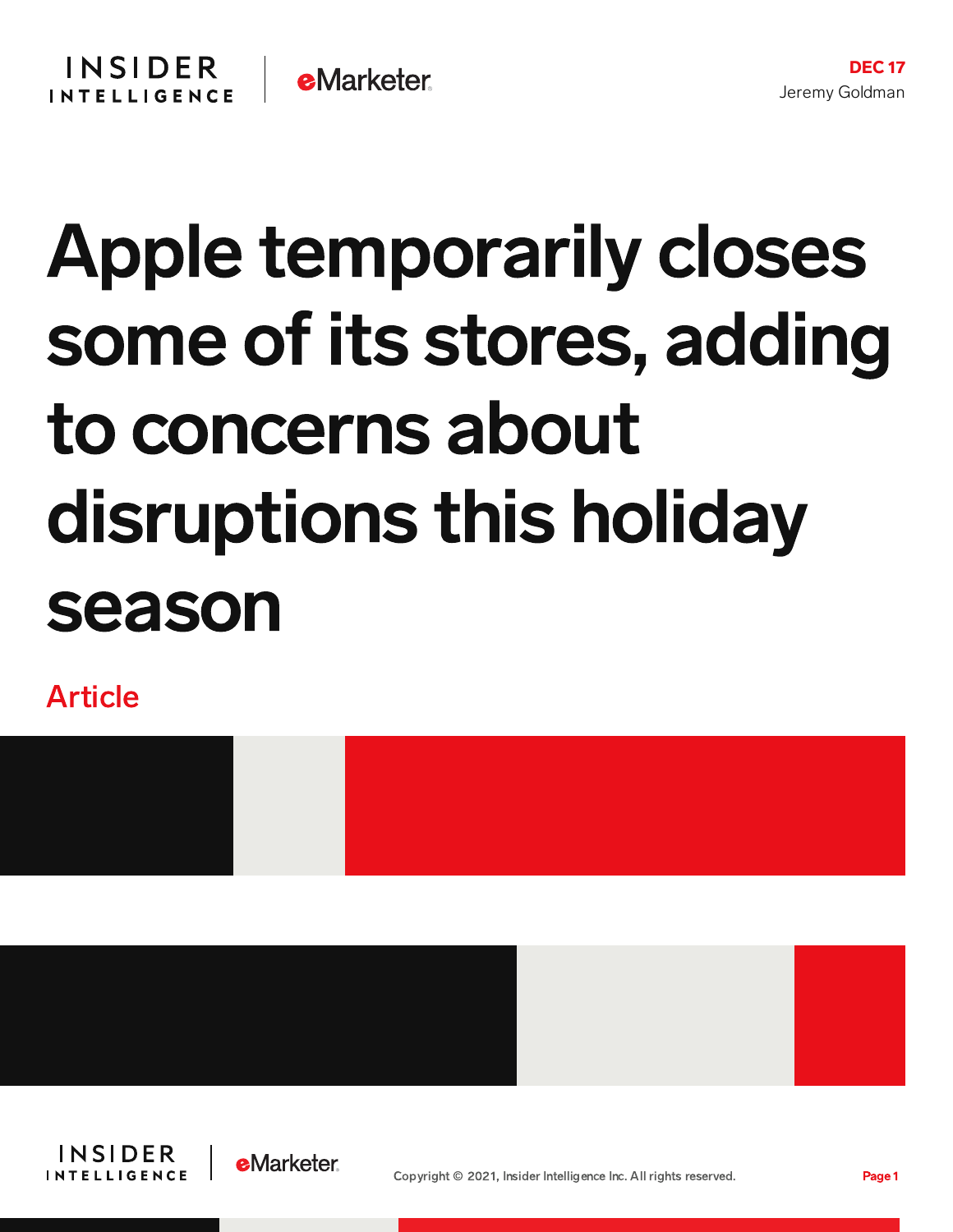The news: Apple temporarily closed three of its stores this week because of a surge in COVID-19 cases among staff. Employees at the affected stores will be required to test negative before returning to work.

- An Apple store in Texas shuttered for five days when 22 employees tested positive after a busy Black Friday period.
- The closures come as COVID-19 infections continue to rise in the general population. This development brings new concerns about how the pandemic could affect the holiday season.
- The iPhone-maker delayed its office return date yet again, opting not to reopen in February as planned. A new return date was not announced.

The latest store closures—in Miami; Ottawa, Canada; and Annapolis, Maryland—are expected to last two to three days. Apple has also made changes to individual store policies, including emphasizing click and collect over in-store shopping. Additionally, it announced this week that face masks will be required for US store visitors.

Concerns about the Omicron variant, which is believed to be more transmissible, are undoubtedly factoring into Apple's decision-making. At the onset of the pandemic in March 2020, Apple was one of the first major retailers to close its physical locations.

Balancing safety and sales: "We remain committed to a comprehensive approach for our teams that combines regular testing with daily health checks, employee and customer masking, deep cleaning and paid sick leave," an Apple spokesperson said. But this official policy may conflict with what happens at the store level: In the case of the Texas store, after four employees called out sick, their manager asked them to come in nonetheless.

Apple isn't the only major retailer trying to figure out how to stay open safely in the pandemic. Walmart has been [closing](https://www.eatthis.com/news-walmart-closing-stores-december-2021/) stores for deep cleaning for as long as 48 hours apiece.

Lingering shopping concerns: This news comes as more consumers show a desire to return to stores—though they also support store precautions.

- 45% of US consumers indicated that occupancy limits would make them feel more comfortable shopping in-store for the holidays, [per](https://losspreventionmedia.com/sensormatic-survey-shows-in-store-shopping-is-making-a-comeback/) Sensormatic's North American Holiday Consumer Sentiment Survey.
- 42% said extending shopping hours to avoid overcrowding would make them more comfortable.